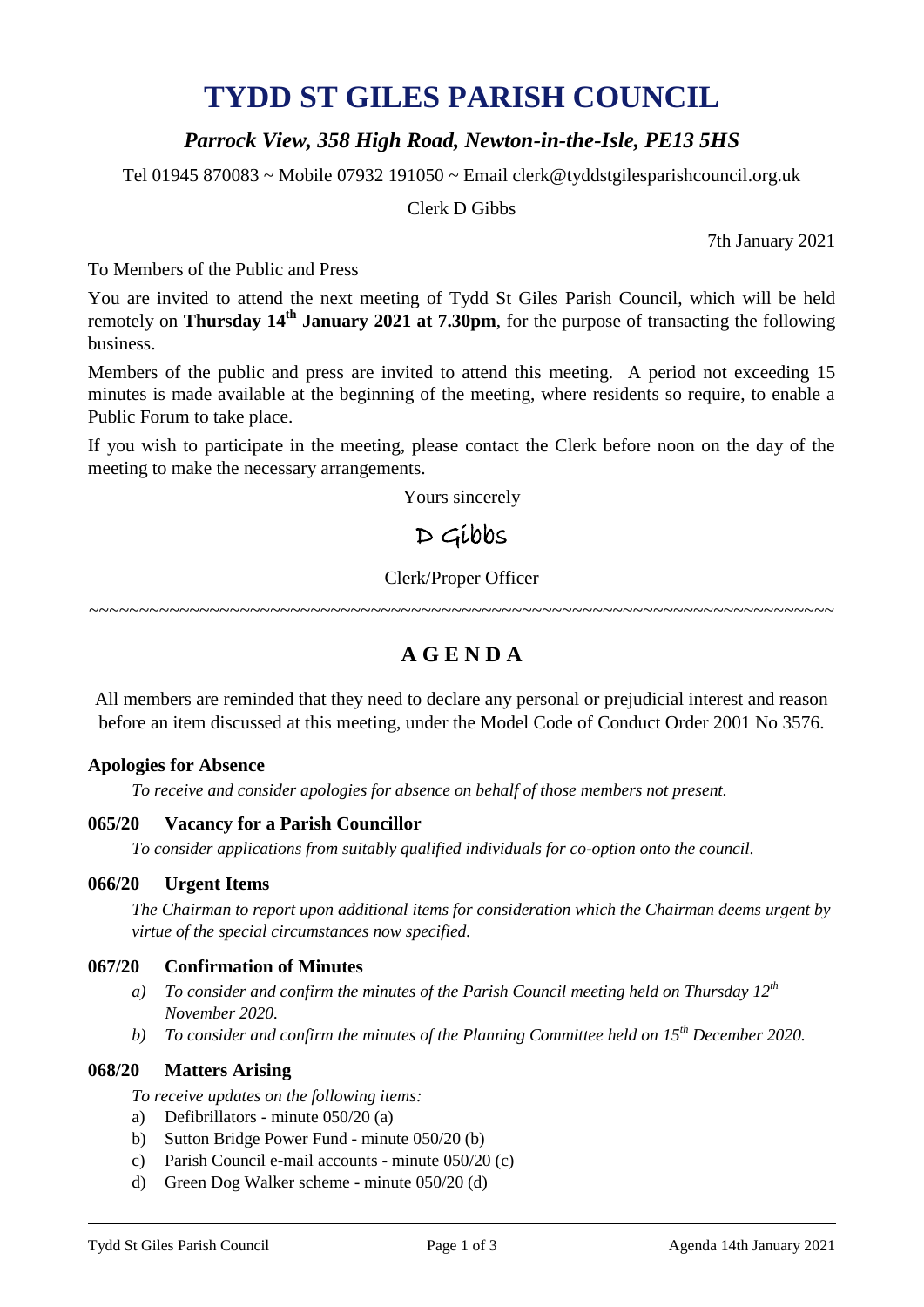e) Speeding and parking in Church Lane - minute 054/20

# **069/20 Police Matters**

*To receive and consider reports from Cambridgeshire Police.*

### **070/20 Cambridgeshire County Councillor Report**

*To receive a report from Cllr Simon King.*

#### **071/20 Fenland District Councillor Report**

*To receive reports from Cllrs Samantha Clark and Chris Seaton.*

#### **072/20 Parishioner Issues**

*To discuss the following matters brought to the attention of the Council by Parishioners:-*

- *a) School parking*
- *b) Drainage issues*
	- *i) Newgate Road*
	- *ii) Hockland Road*
	- *iii) Kirkgate*

# **073/20 Working Groups**

*To consider and agree terms of reference and membership for two new working groups:-*

- *a) Communications*
- *b) Play Area*

#### **074/20 Highways**

*Clerk to report on progress with Local Highways Initiative application since last meeting.*

#### **075/20 Street Lights**

*To consider quotes for street light replacements and select a contractor to undertake the works.*

#### **076/20 Correspondence**

*To report on correspondence received as follows:*

Cambridgeshire ACRE re Village Halls East of England Conference 25 January

- re Fens Biosphere consultation and conference
- Cambridgeshire County Council re roadworks and events
- re Innovate & Cultivate Fund deadline
- re Highways Service Stakeholder Survey
- Galliford Try re Guyhirn roundabout works

FDC re Pride in Fenland awards

- re March town centre grant from Future High Streets fund
- re business plan and budget public consultation
- re Local Restrictions Support Grant and Local Connections Fund
- re Dog Public Space Protection Order
- Cambridgeshire FA re Tier 4 restrictions

Newgate Communications re Sunnica Energy Farm consultation

Cllr Steve Count re Covid statistics

Office for National Statistics re National Census, 21 March 2021

Cambridgeshire & Peterborough Road Safety Partnership re Vision Zero Partnership to reduce road casualties

Citizens Advice Rural Cambs re donation request

Connecting Cambridgeshire re gigabit broadband voucher scheme

Cambridgeshire & Peterborough Against Scams Partnership re current scams

Wicksteed Playgrounds re annual inspection